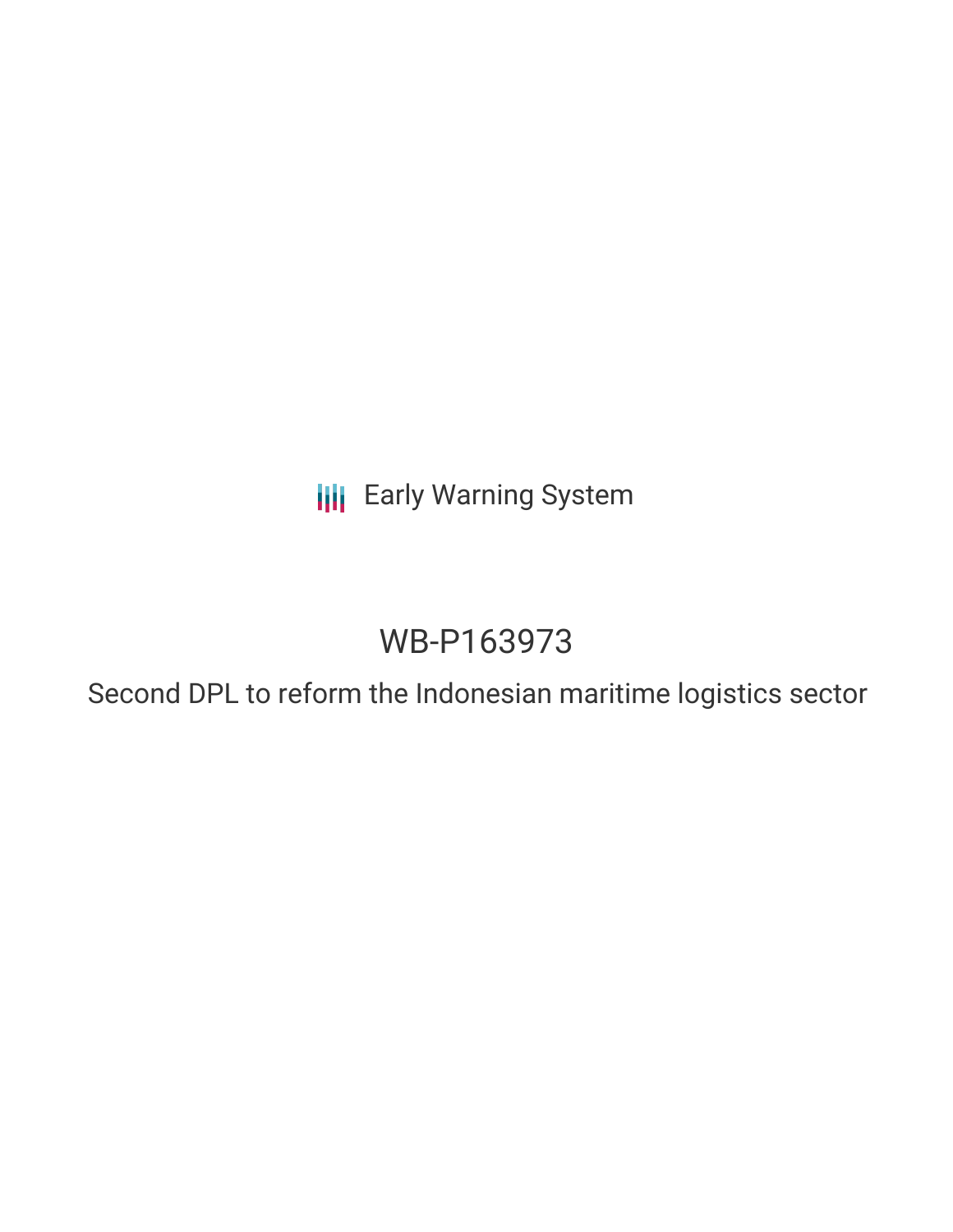

#### **Quick Facts**

| <b>Countries</b>               | Indonesia                     |
|--------------------------------|-------------------------------|
| <b>Financial Institutions</b>  | World Bank (WB)               |
| <b>Status</b>                  | Active                        |
| <b>Bank Risk Rating</b>        | U                             |
| <b>Voting Date</b>             | 2018-06-28                    |
| <b>Borrower</b>                | MINISTRY OF FINANCE           |
| <b>Sectors</b>                 | Industry and Trade, Transport |
| <b>Investment Type(s)</b>      | Loan                          |
| <b>Investment Amount (USD)</b> | \$300.00 million              |
| <b>Project Cost (USD)</b>      | \$300.00 million              |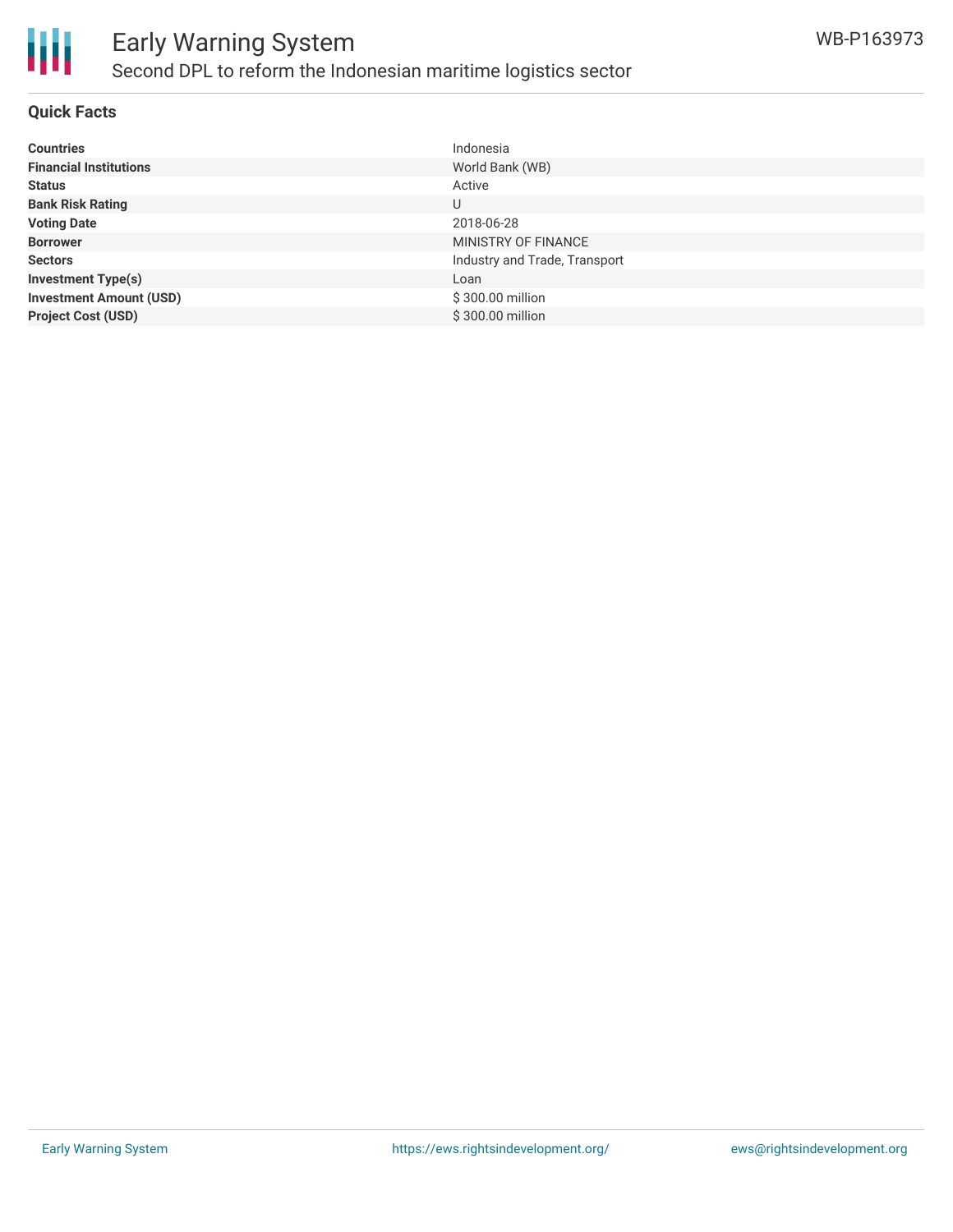

#### **Project Description**

The Second Logistics Reform Development Policy Loan Project for Indonesia is to reduce the costs and improve the reliability of the logistics chain in Indonesia. It comprises of three pillars with the following PDOs:

- 1) Pillar A: Enhancing the ports' performance;
- 2) Pillar B: Improving logistics services; and
- 3) Pillar C: Strengthening trade processing.

This second operation in the DPL series builds on the first operation to support the government's overall objective to reduce the costs and improve the reliability of the logistics chain in Indonesia.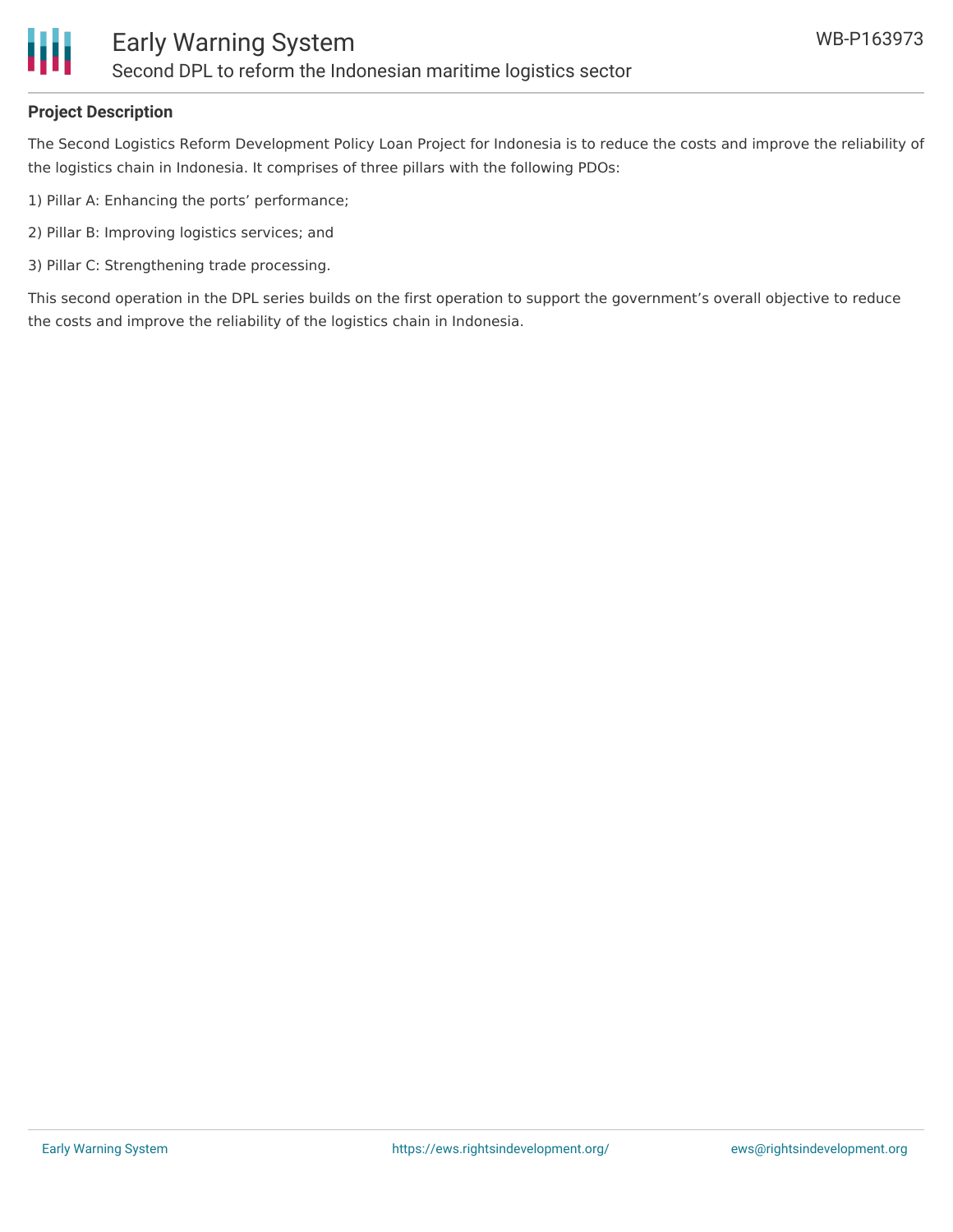

## Early Warning System Second DPL to reform the Indonesian maritime logistics sector

#### **Investment Description**

World Bank (WB)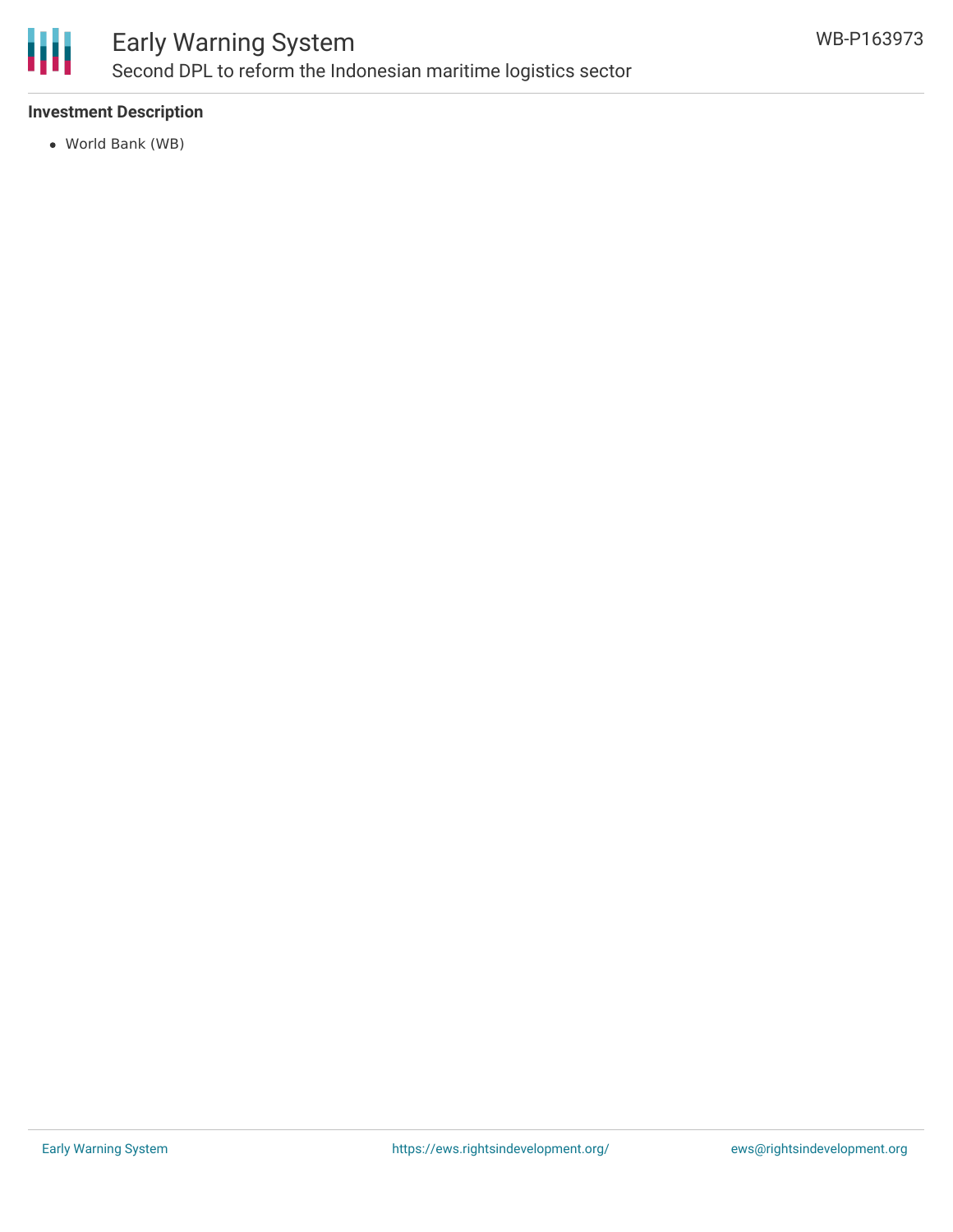

#### **Contact Information**

**1/World Bank** Name: Massimiliano Calì Title: Senior Economist Tel: 5781+3367 / 62-21-5299-3367 Email: [mcali@worldbank.org](mailto:mcali@worldbank.org)

Location: Jakarta, Indonesia (IBRD)

#### **2/Borrower/Client/Recipient**

Name: Mr. Suminto Title: Acting Director for Loan and Grant, Ministry of Finance Tel: +62 (0)2129578255 Email: [suminto@kemenkeu.go.id](mailto:suminto@kemenkeu.go.id)

#### **3/Implementing Agencies**

Name: Mr. Edy Putra Irawady Title: Special Staff Coordinating Ministry of Economic Affairs Email: [epirawady@yahoo.com](mailto:epirawady@yahoo.com)

#### **FOR MORE INFORMATION CONTACT**

The World Bank 1818 H Street, NW Washington, D.C. 20433 Telephone: (202) 473-1000 Web: http://www.worldbank.org/projects

#### ACCOUNTABILITY MECHANISM OF WORLD BANK

The World Bank Inspection Panel is the independent complaint mechanism and fact-finding body for people who believe they are likely to be, or have been, adversely affected by a World Bank-financed project. If you submit a complaint to the Inspection Panel, they may investigate to assess whether the World Bank is following its own policies and procedures for preventing harm to people or the environment. You can contact the Inspection Panel or submit a complaint by emailing ipanel@worldbank.org. You can learn more about the Inspection Panel and how to file a complaint at: http://ewebapps.worldbank.org/apps/ip/Pages/Home.aspx.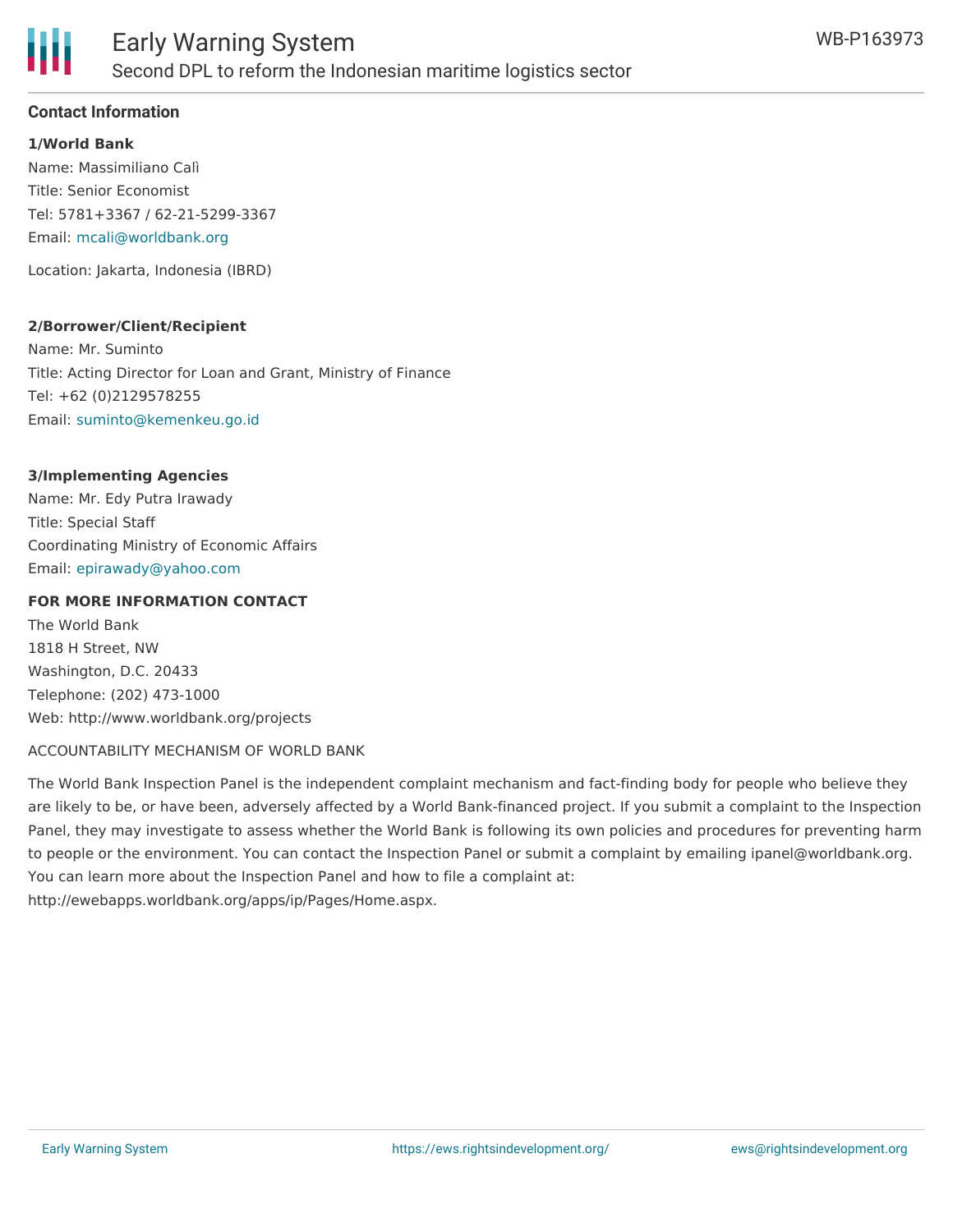# Ш

## Early Warning System

Second DPL to reform the Indonesian maritime logistics sector

#### **Bank Documents**

- Indonesia Second [Development](https://ewsdata.rightsindevelopment.org/files/documents/73/WB-P163973_lxneCHn.pdf) Policy Loan to Reform the Indonesian Maritime Logistics Sector (Engli [Original Source]
- Indonesia Second Logistics Reform [Development](https://ewsdata.rightsindevelopment.org/files/documents/73/WB-P163973.pdf) Policy Loan Project (English) [\[Original](http://documents.worldbank.org/curated/en/358861531399807986/pdf/128183-PGD-P163973-R2018-0134-1-PUBLIC-6-28-18.pdf) Source]
- Indonesia Second Logistics Reform Development Policy Loan Project (English, English) [\[Original](http://documents.worldbank.org/curated/en/907731517240883611/pdf/123028-PGID-P163973-PUBLIC.pdf) Source]